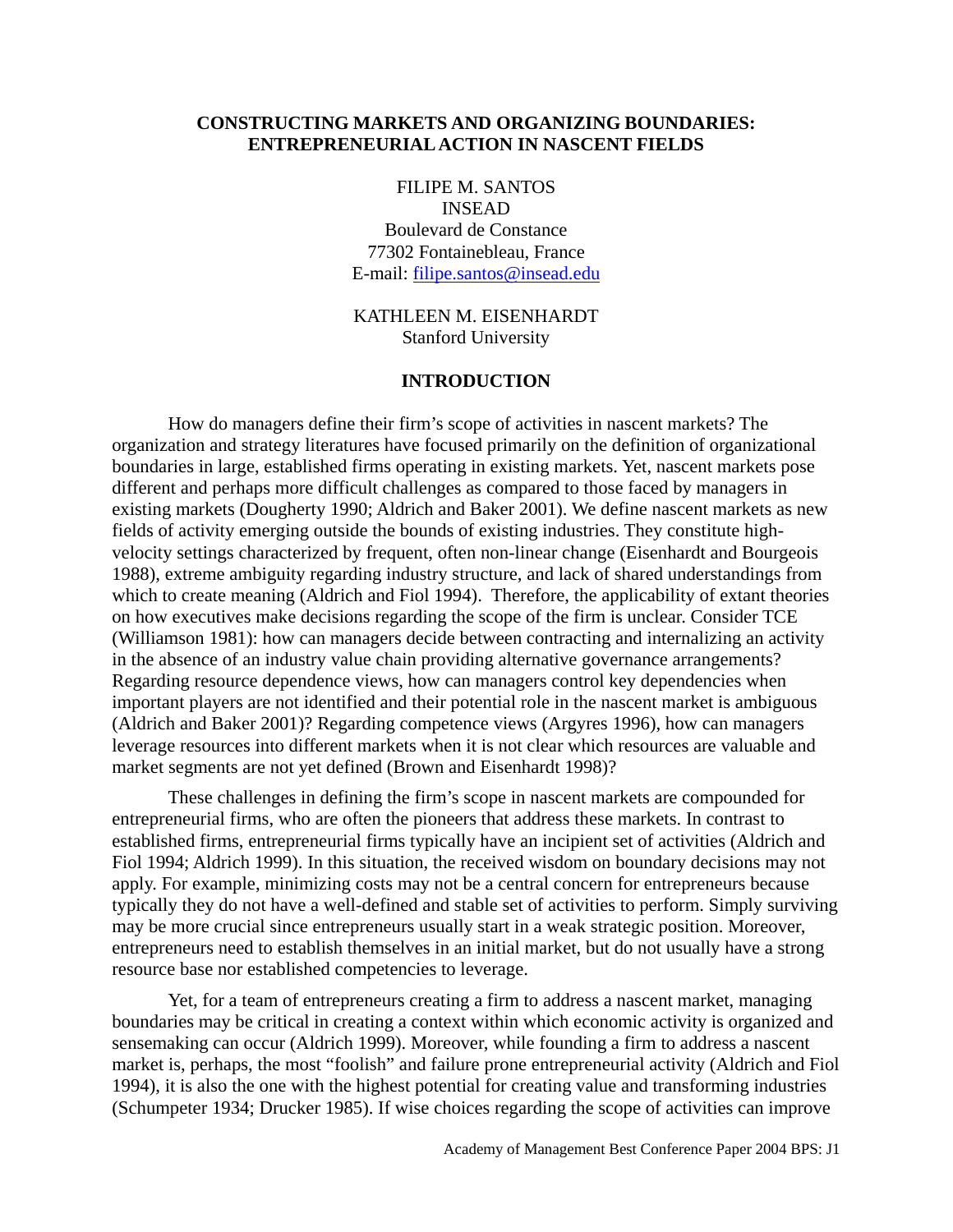the likelihood of success for these firms, then it is important to understand what processes are used and how they are implemented. Specifically, the research question is: *how do executives in entrepreneurial firms addressing nascent markets organize the boundaries of their firms*?

### **RESEARCH METHODS**

Given the limited theory, and the goal of exploring organizational phenomena in a new setting, an exploratory approach based on grounded theory building is suggested (Glaser and Strauss 1967; Eisenhardt 1989). The research design is an inductive, multiple case, embedded study. Multiple cases enable a replication logic in which the set of cases is treated as a series of experiments, with each case serving to confirm or disconfirm the inferences drawn from the others (Yin 1994). A multiple case study typically results in better-grounded and more general theory than single cases (Glaser and Strauss 1967; Eisenhardt 1989).

The sample is composed of five firms founded to address different nascent markets. To enhance the generalizability of the findings, the sample includes firms addressing nascent markets in five different domains and reflects diverse founding situations (Harris and Sutton 1986). Given the goal of understanding how boundaries are managed, this is a descriptive study requiring a longitudinal design. The sampling thus focuses on firms that were still in existence in 2001, the year that the study started. This allows studying the early drivers of boundary-setting and the temporal dynamics of the process (Aldrich and Fiol 1994).

This study has two main data sources: archival and interviews (see table 1). The archival data include both internal and external sources. The interviews were semi-structured and focused on both internal and external informants. We conducted an average of nine interviews per case for a total of 45 interviews, including the founder and/or senior executives for the five firms.

> ------------------------ Table 1 about here -------------------------

#### **RESULTS**

The emergent theoretical framework suggests that entrepreneurs aim to attain a defensible leadership position by reaching critical mass in a distinct market segment that the firm constructs. To achieve this objective, entrepreneurs use three main processes:

First, entrepreneurs attempt to claim a distinct segment of the nascent market by reshaping the pattern of meanings held by market actors. They do this by developing an identity for both the firm and the market. The mechanisms used to develop an identity are the adoption of templates, the provision of leadership signals, and the dissemination of stories. Entrepreneurs use these mechanisms in an attempt to become *the* legitimate and leading player for the market, making the firm a cognitive referent. Failing to achieve this, entrepreneurial firms risk becoming a marginal player because either a distinct market does not emerge or it grows under the direction of other players.

Second, entrepreneurs carve out clear boundaries by reshaping the structure of roles of established players vis-a-vis their firm. This is done through the co-optation of powerful players, using revenue sharing agreements, "anti-leader" positioning, and equity investments as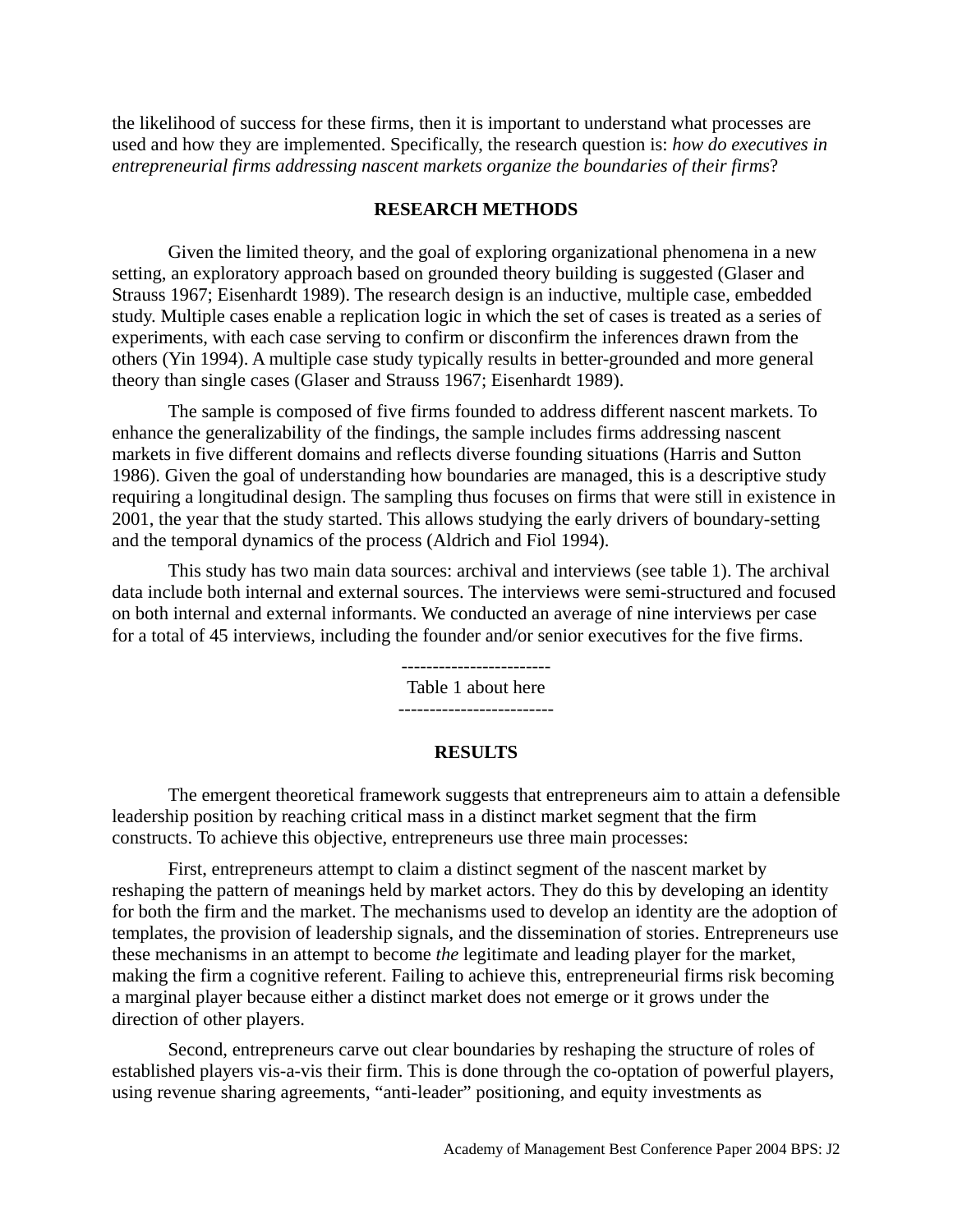mechanisms to obtain the support of these players. By structuring the roles in the market, entrepreneurs are able to reduce the ambiguity they face and prevent competition in the market. Failing to achieve this, entrepreneurs risk early competition from powerful players, which can reduce the profitability of the nascent market or lead to the firm's demise as a central player in a distinct market segment.

Third, entrepreneurs attempt to dominate the space within the defined boundaries by reshaping the ownership of resources. The rationale is to preserve the integrity of the market against the efforts of other firms trying to construct their own markets or trying to assume control of the market they are claiming. Entrepreneurs use acquisitions of smaller firms to increase their market coverage, cancel possible entry points for more powerful competitors, and eliminate threatening business models. Failing to sustain control of the market, entrepreneurial firms risk losing market share and no longer being able to influence the direction of the market.

Fundamentally, this study suggests how entrepreneurs in nascent markets conceptualize and try to achieve competitive advantage. Given the challenges that they face (i.e., high ambiguity, low legitimacy, weak resource base, surrounded by powerful players), entrepreneurs attempt to construct a distinct market that they can control using a combination of identity mechanisms, alliances, and acquisitions (see table 2). The data suggest that entrepreneurs try to establish boundaries in different arenas (i.e., cognitive, relational, ownership) in order to define a new market and establish their leadership in it.

Table 2 about here

By managing boundaries over time in these different arenas, entrepreneurs achieve a position and size that makes the firm's viability independent of other market actors. This view on competitive advantage suggests that efforts to reach critical mass will often dominate traditional competitive drivers, such as governance cost, in making strategic decisions. It also suggests that the survival of entrepreneurial firms as viable organizations seems inextricably linked to their ability to control a growing market.

### **DISCUSSION**

This research suggests that the boundaries of the firm and the boundaries of the market are interwoven and often indistinguishable. Entrepreneurs do not necessarily select a particular product/market domain for the firm (Chatterjee and Wernerfelt 1991) since markets are not simply "out there" waiting to be chosen (Baum and Singh 1994) or even waiting to be discovered by people with better access to localized information (Kirzner 1997). Entrepreneurs construct new markets by structuring the nascent market around a perceived opportunity for the creation of value. In a sense, the emergence of the segment as a viable market depends on the actions of entrepreneurs (Rindova and Fombrun 2001). Thus, new markets are not inevitable outcomes of technological advances or demographic changes, but fragile social constructions. They are willed into existence by active entrepreneurs who operate in different arenas to define and maintain boundaries over time. A central finding of this study is that nascent markets can be appropriately interpreted as the outcome of creative entrepreneurial action.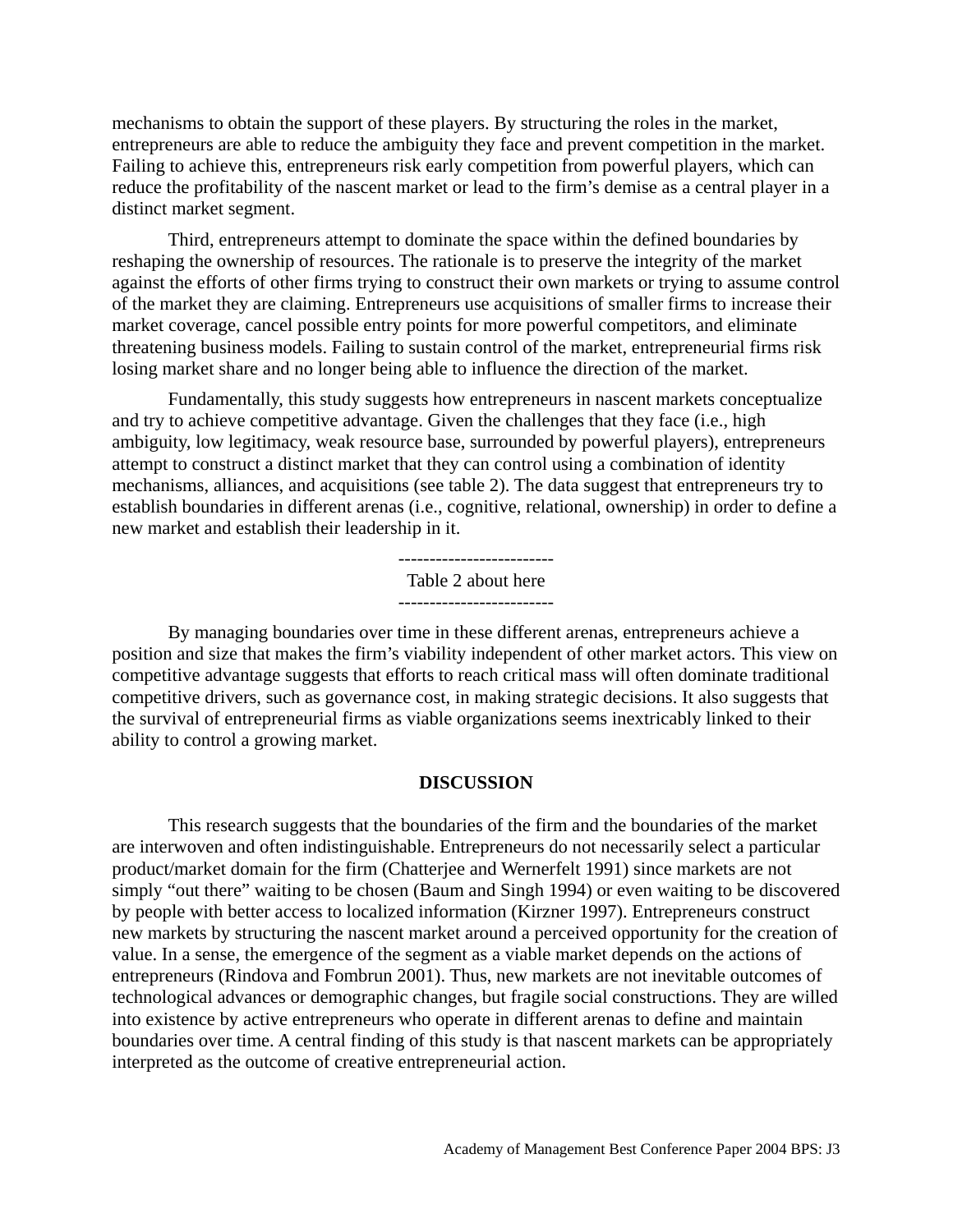Second, this research contributes to resource dependence theory (Pfeffer and Salancik 1978) by showing that entrepreneurs may prefer the dependence that they can manage rather than the ambiguity that they cannot control. Entrepreneurs pursue a strategy of reducing ambiguity using co-optation alliances (Selznick 1949) to clarify their boundaries in relation to established players in nearby markets. They do so even if they create dependence on these players. This suggests a preference for pro-active structuring market relations to reduce ambiguity over a pure strategy of dependence reduction.

Third, this research contributes to identity perspectives (Albert and Whetten 1985; Dutton and Dukerich 1991). The evidence supports the usefulness of sensemaking processes driven by identity in shaping organizational boundaries in ambiguous settings (Weick 1995; Sarasvathy 2001). This study also extends the identity literature by describing the mechanisms through which identities are created. It suggests that claims to leadership (Rindova and Fombrun 2001) need to be substantiated by high-profile and concrete actions of entrepreneurs.

Fourth, this study offers several implications for the strategy literature. One is suggesting a use of alliances that goes beyond the access to new resources. Whereas recent literature see alliances as an opportunity to access resources and competencies (Dyer and Singh 1998; Gulati 1998), the data show that entrepreneurs in nascent markets use co-optation alliances to clarify the boundaries between their firm and powerful players. In addition, this study extends the social capital literature related to alliances (Gulati 1995; Eisenhardt and Schoonhoven 1996) by suggesting that "who you know" is not enough to attract partners. Entrepreneurs need to provide concrete concessions to powerful players in order to co-opt them effectively, such as giving partial ownership of the firm, sharing the revenues of the nascent market, or helping partners compete against other powerful players. Finally, this study reveals a more varied use of acquisitions that predicted by the literature. For example, some literature has focused on using acquisitions to internalize new technology-based resources (Ahuja and Katila 2001). Although the evidence supports the use of acquisitions to obtain new resources, it also suggests that many acquisitions have a power rationale, involving either acquiring resources to prevent competitors from getting them, or absorbing threatening firms to destroy them.

#### **CONCLUSION**

Fundamentally, this study suggests an expanded role for entrepreneurs. The focus of attention in entrepreneurship research has typically been on garnering tangible resources to develop new products for an identified market (Kirzner 1997; Gartner 1985). This study, however, suggests that entrepreneurs do more than discover markets and recombine resources. Entrepreneurs perceive new opportunities for the creation of value, and construct a market around those opportunities. Constructing a market requires that entrepreneurs operate in different arenas and set boundaries in each of them, using strategic mechanisms such as identity, alliances, and acquisitions. Only by understanding what entrepreneurs do in these arenas and how they do it, can we truly understand entrepreneurial action and the processes of creating viable firms.

# **REFERENCES**

- Ahuja, G. and R. Katila (2001). "Technological Acquisitions and the Innovation Performance of Acquiring Firms." Strategic Management Journal **15**(3): 103-120.
- Albert, S. and D. Whetten (1985). Organizational Identity. Research in Organizational Behavior. B. M. Staw. Greenwich, CT, JAI Press. **7:** 263-295.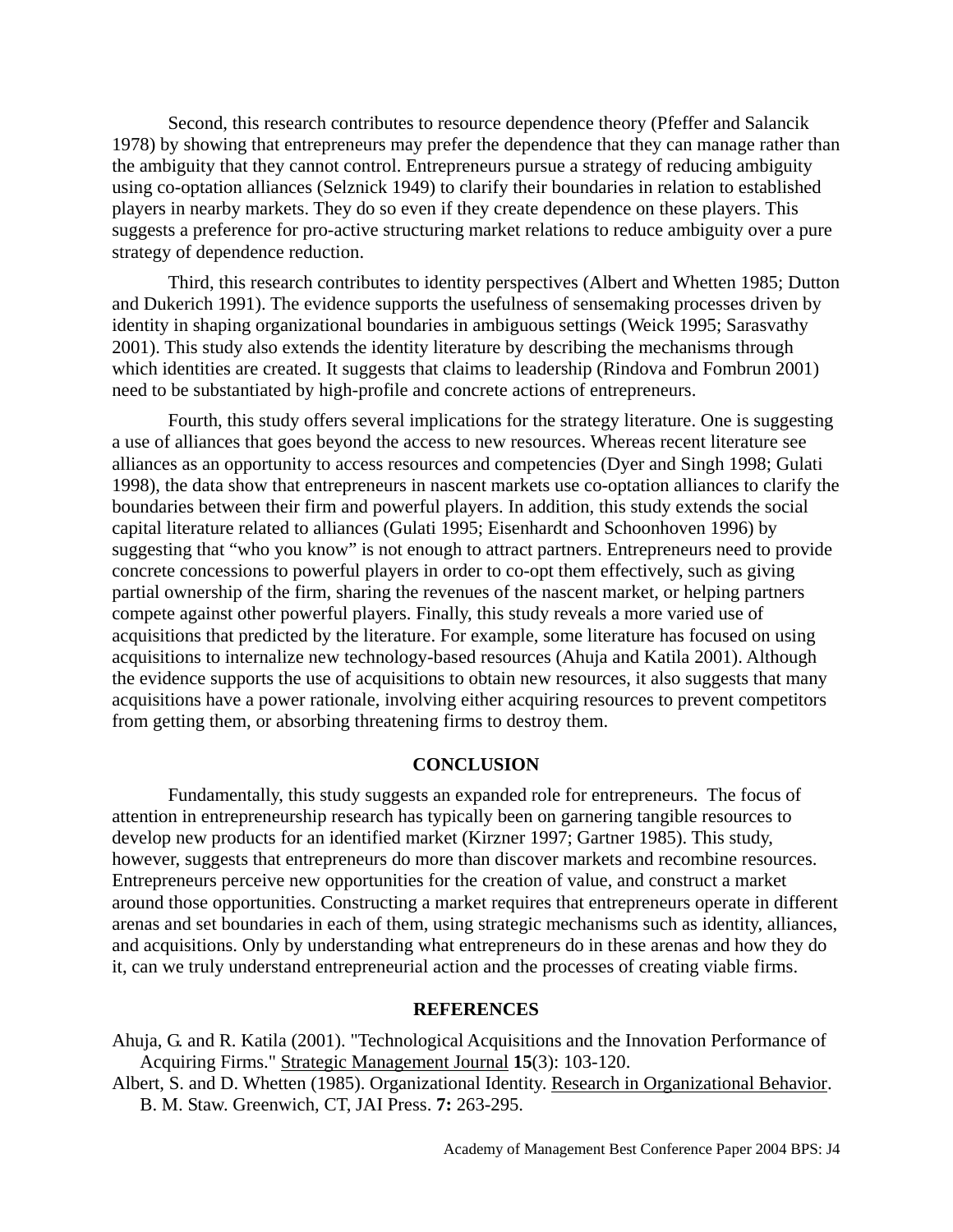Aldrich, H. E. (1999). Organizations Evolving. Thousand Oaks, CA, Sage Publications.

- Aldrich, H. E. and T. Baker (2001). Learning and Legitimacy: Entrepreneurial Responses to Constraints on the Emergence of New Populations and Organizations. The Entrepreneurship Dynamic. C. B. Schoonhoven and E. Romanelli. Stanford, CA, Stanford University Press**:**  207-235.
- Aldrich, H. E. and C. M. Fiol (1994). "Fools rush in? The institutional context of industry creation." Academy of Management Review **19**(4): 645-670.
- Argyres, N. (1996). "Capabilities, Technological Diversification and Divisionalization." Strategic Management Journal **17**: 395-410.
- Baum, J. A. and J. V. Singh (1994). "Organizational Niches and the Dynamics of Organizational Founding." Organization Science **5**(4): 483-501.
- Brown, S. L. and K. Eisenhardt (1998). Competing on the Edge Strategy as Structured Chaos. Boston, MA, Harvard Business School Press.
- Chatterjee, S. and B. Wernerfelt (1991). "The Link Between Resources and Type of Diversification." Strategic Management Journal **12**(1): 33-48.
- Dougherty, D. (1990). "Understanding New Markets for New Products." Strategic Management Journal **11**(Summer Special Issue): 59-78.
- Drucker, P. (1985). Innovation and Entrepreneurship. New York, Harper Business.
- Dutton, J. E. and J. M. Dukerich (1991). "Keeping an Eye on the Mirror: Image and Identity in Organizational Adaptation." Academy of Management Journal **34**(3): 517-554.
- Dyer, J. H. and H. Singh (1998). "The relational view: Cooperative strategy and sources of interorganizational competitive advantage." Academy of Management Review **23**(4): 660- 679.
- Eisenhardt, K. M. (1989). "Building Theories from Case Study Research." Academy of Management Review **14**: 532-550.
- Eisenhardt, K. M. and L. J. Bourgeois, III (1988). "Politics of Strategic Decision Making in High-Velocity Environments: Toward a Mid-range Theory." Academy of Management Journal **31**(4): 737-770.
- Eisenhardt, K. M. and C. B. Schoonhoven (1996). "Resource-based view of strategic alliance formation: Strategic and social effects in entrepreneurial firms." Organization Science **7**(2): 136-150.
- Glaser, B. and A. L. Strauss (1967). The Discovery of Grounded Theory: Strategies for Qualitative Research. London, Wiedenfeld and Nicholson.
- Gulati, R. (1995). "Social Structure and Alliance Formation Patterns: A Longitudinal Analysis." Administrative Science Quarterly **40**: 619-652.
- Gulati, R. (1998). "Alliances and networks." Strategic Management Journal **19**(4): 293-317.
- Harris, S. and R. I. Sutton (1986). "Functions of Parting Ceremonies in Dying Organizations." Academy of Management Journal **29**(1): 5-30.
- Kirzner, I. M. (1997). "Entrepreneurial Discovery and the Competitive Market Process: An Austrian Approach." Journal of Economic Literature **35**(1): 60-85.
- Pfeffer, J. and G. Salancik (1978). The External Control of Organizations: A Resource Dependence Perspective. New York, Harper & Row Publishers.
- Rindova, V. P. and C. J. Fombrun (2001). Entrepreneurial Action in the Creation of the Specialty Coffee Niche. The Entrepreneurship Dynamic. C. B. Schoonhoven and E. Romanelli. Stanford, CA, Stanford University Press**:** 236-261.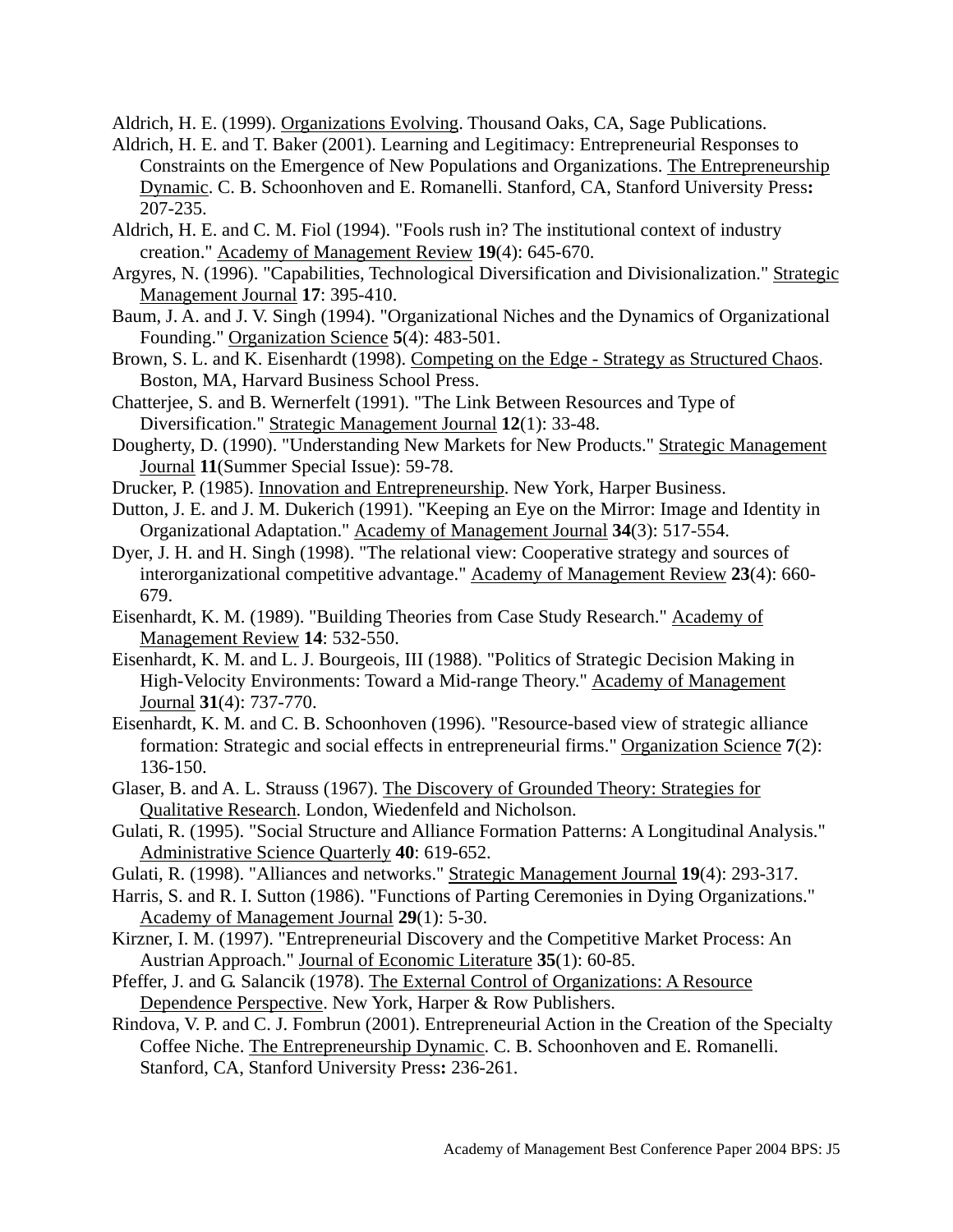- Sarasvathy, S. (2001). "Causation and Effectuation: Toward a theoretical shift from economic inevitability to entrepreneurial contingency." Academy of Management Review **26**(2): 243- 288.
- Schumpeter, J. (1934). The Theory of Economic Development. Cambridge, MA, Harvard University Press.
- Selznick, P. (1949). TVA and the Grass Roots. Berkeley, University of California Press.
- Weick, K. (1995). Sensemaking in Organizations. London, Sage Publications.
- Williamson, O. E. (1981). "The Economics of Organizations: The Transaction Cost Approach." American Journal of Sociology **87**(3): 548-577.
- Yin, R. K. (1994). Case Study Research Design and Methods. Thousand Oaks, CA, Sage Publications.

| Pseudonym            | <b>Harbor</b> | <b>Secret</b> | <b>Magic</b> | <b>Midway</b> | <b>Saturn</b> |
|----------------------|---------------|---------------|--------------|---------------|---------------|
| Domain               | Virtual       | Digital       | Online       | Enterprise    | Networking    |
|                      | Marketplace   | Services      | Commerce     | Software      | Hardware      |
| <b>Founding</b>      | Stumbled into | Technology    | Opportunity  | Opportunity   | Opportunity   |
| <b>Context</b>       | market        | looking for   | looking for  | then acquire  | then build    |
|                      |               | market        | market       | technology    | technology    |
| <b>Archival Data</b> |               |               |              |               |               |
| Audio/Video          | 4             | 4             |              |               | 6             |
| Int. Sources         | 1700 pages    | 1600 pages    | 1800 pages   | 1400 pages    | 1300 pages    |
| Ext. Sources         | 1100 pages    | 800 pages     | 1400 pages   | 1000 pages    | 1000 pages    |
| <b>Interviews</b>    | 11            |               |              | 12            |               |

# **TABLE 1: DESCRIPTION OF SAMPLE FIRMS AND CASE DATA**

Note: All firms were founded in the period from late 1994 to end of 1995 in the U.S.

# **TABLE 2: FRAMEWORK FOR MANAGING BOUNDARIES**

| <b>Framework</b>                 | Claiming a          | Demarcating the   | <b>Controlling the</b> |  |
|----------------------------------|---------------------|-------------------|------------------------|--|
| <b>Market</b><br><b>Elements</b> |                     | <b>Market</b>     | <b>Market</b>          |  |
| Goal                             | Reshape patterns of | Reshape structure | Reshape ownership of   |  |
|                                  | meaning             | of roles          | resources              |  |
| <b>Dominant Logic</b>            | Sensemaking         | Co-optation       | Ownership              |  |
| <b>Process</b>                   | Shaping an identity | Developing        | Making acquisitions    |  |
|                                  |                     | alliances         |                        |  |
| Mechanisms/                      | - Adopt templates   | - Equity          | - Increase market      |  |
| <b>Rationales</b>                | - Disseminate       | investments       | coverage               |  |
|                                  | stories             | - Revenue sharing | - Eliminate            |  |
|                                  | - Provide           | agreements        | competitive threats    |  |
|                                  | leadership signals  | - Anti-leader     | - Block entry of       |  |
|                                  |                     | alliances         | powerful players       |  |
| <b>Desired</b>                   | Become cognitive    | Reduce level of   | Increase market share  |  |
| <b>Outcome</b>                   | referent            | competition       |                        |  |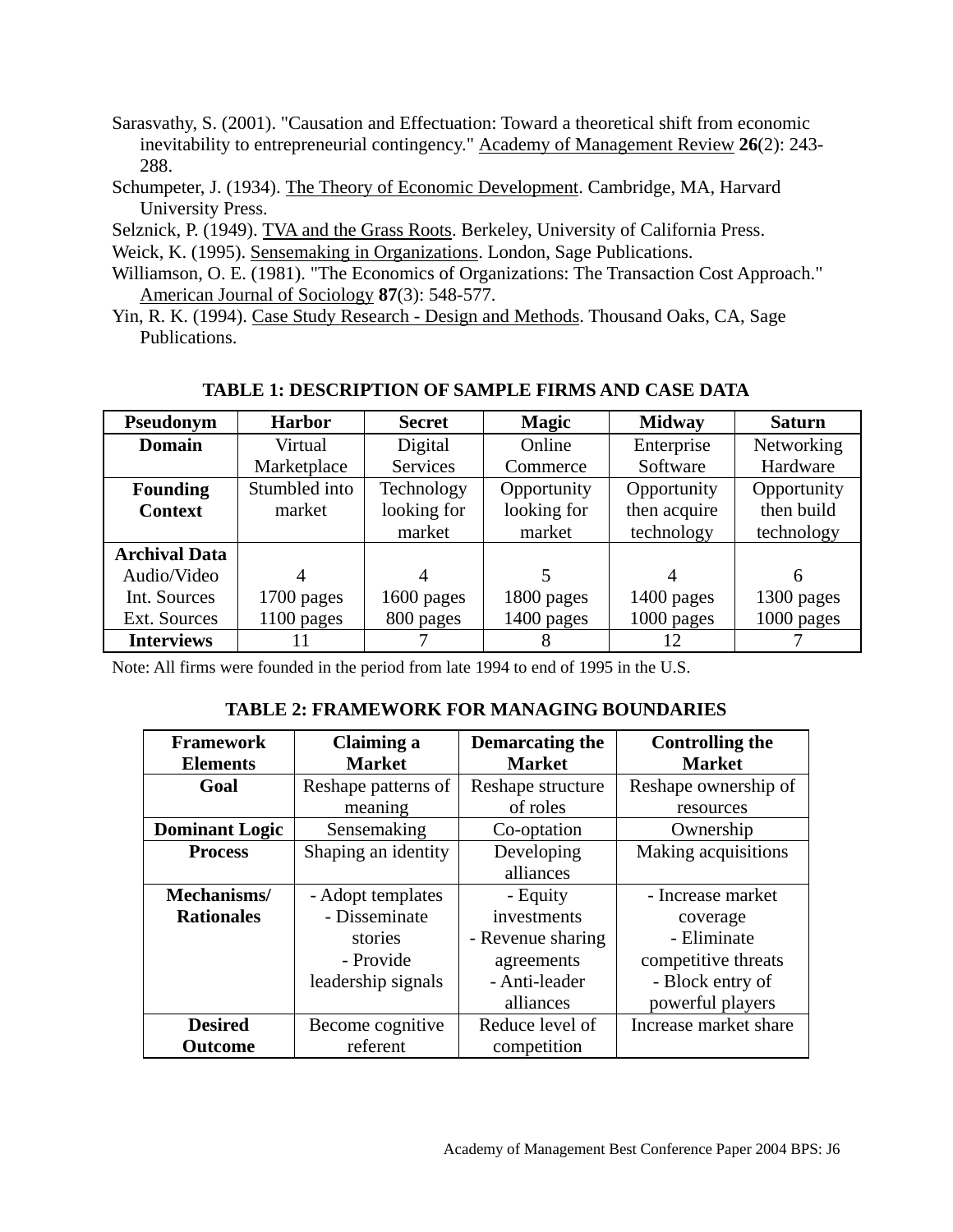Copyright of Academy of Management Proceedings is the property of Academy of Management and its content may not be copied or emailed to multiple sites or posted to a listserv without the copyright holder's express written permission. However, users may print, download, or email articles for individual use.